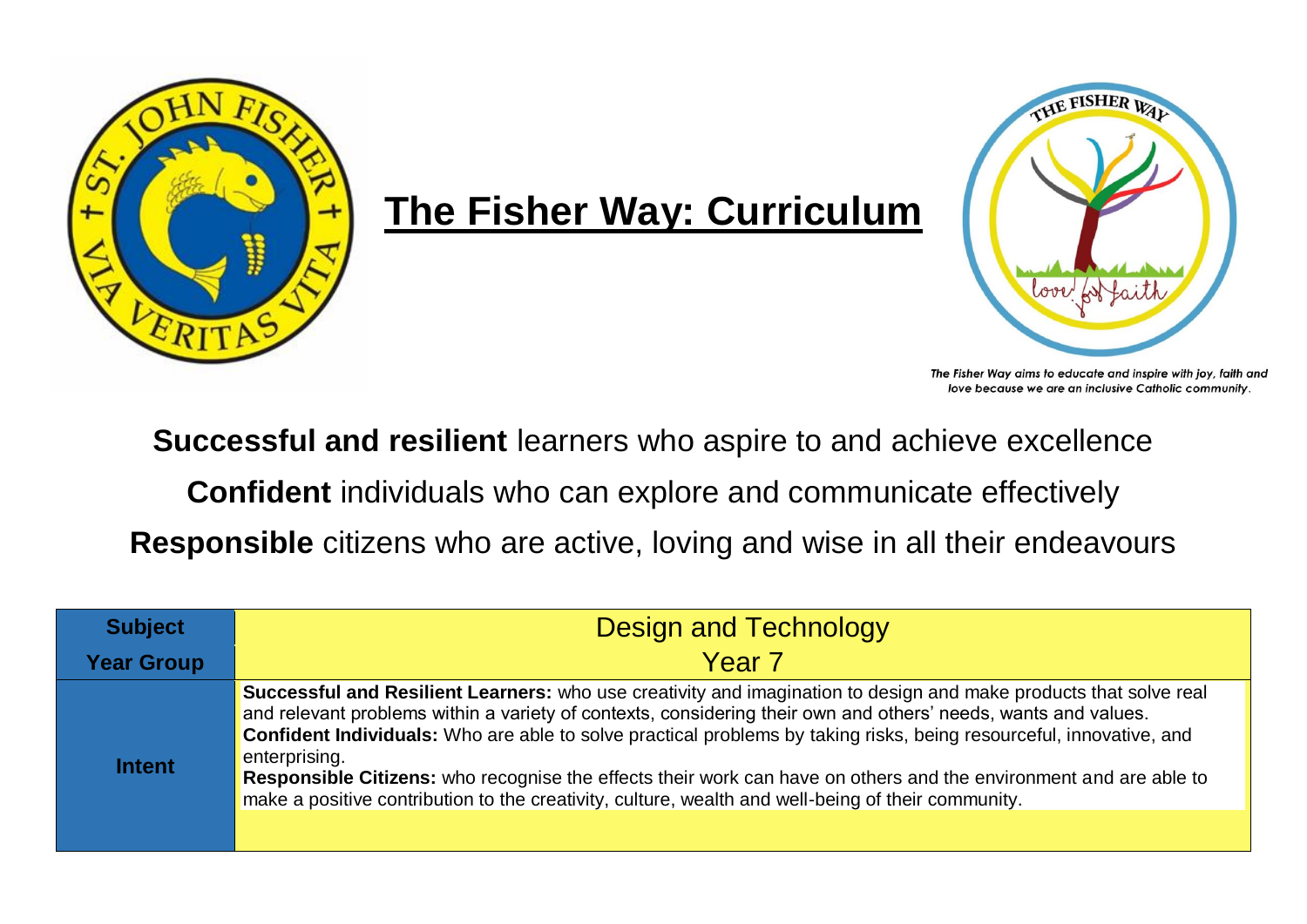| <b>Narrative</b>                        | Most year 7 learners will have done very little Design & Technology work before and so they will need to be introduced to the<br>subject and what it entails. By the end of the year they will have a basic understanding of the 'Design Process' and that it involves a<br>number of interconnected activities namely; Researching and Analysing, Designing and Developing, Planning and Making, Testing<br>and Evaluating. They will be taught how to safely use a range of tools and equipment for working with woods, electronics and food.<br>They will develop their drawing skills. They will gain a basic understanding of food /nutrition, woods, electronics and mechanisms. |                                                                                                                                                                       |                                                                                   |                                                                                                                                                                |                                                                                                                                                                                                                                                                                                                      |                                                                                                                                                                                              |  |  |
|-----------------------------------------|----------------------------------------------------------------------------------------------------------------------------------------------------------------------------------------------------------------------------------------------------------------------------------------------------------------------------------------------------------------------------------------------------------------------------------------------------------------------------------------------------------------------------------------------------------------------------------------------------------------------------------------------------------------------------------------|-----------------------------------------------------------------------------------------------------------------------------------------------------------------------|-----------------------------------------------------------------------------------|----------------------------------------------------------------------------------------------------------------------------------------------------------------|----------------------------------------------------------------------------------------------------------------------------------------------------------------------------------------------------------------------------------------------------------------------------------------------------------------------|----------------------------------------------------------------------------------------------------------------------------------------------------------------------------------------------|--|--|
| <b>Half term</b>                        | Autumn 1                                                                                                                                                                                                                                                                                                                                                                                                                                                                                                                                                                                                                                                                               | Autumn 2                                                                                                                                                              | Spring 1                                                                          | Spring 2                                                                                                                                                       | Summer 1                                                                                                                                                                                                                                                                                                             | Summer 2                                                                                                                                                                                     |  |  |
| <b>Knowledge</b><br>(topics<br>studied) | • Health and Safety<br>poster - workshop<br>rules and safety<br>• Electronic game -<br><b>Basic electronics;</b><br>resistors, LEDs<br>switches, resistor<br>colour code                                                                                                                                                                                                                                                                                                                                                                                                                                                                                                               | <b>Ball-bearing game:</b><br>Types of wood,<br>basic hand tools;<br>marking out                                                                                       | Graphics - 3D<br>drawing techniques,<br>orthographic<br>projection,<br>rendering. | Scales project -<br>classes of lever,<br>simple mechanisms<br>product analysis -<br>Elements of design,<br>Environmental<br>considerations for the<br>designer | <b>Health and Safety</b><br>within the kitchen<br>and food.<br>The '4' $C -$ bacteria<br>and hygiene<br>Knife skills- bridge<br>and claw<br><b>Enzyme Browning</b><br>Eat Well guide and<br>nutrition<br>Using the oven<br>Rubbing in method<br>Convection<br><b>Sensory Analysis</b><br>Using the hob<br>Conduction | <b>Key terms</b><br><b>Raising agents</b><br><b>Organic Farming</b><br><b>Food Miles</b><br>Gelatinise-<br>sauces<br><b>Seasonal Foods</b><br>Gluten<br><b>Special Diets and</b><br>religion |  |  |
| <b>Key skills</b>                       | Develop basic 2D<br>drawing skills,<br>soldering, use of<br>craft knife,<br>research/analysis<br>skills, numeracy<br>skills -                                                                                                                                                                                                                                                                                                                                                                                                                                                                                                                                                          | <b>Basic 3D drawing</b><br>skills, designing<br>skills, safe use of<br>basic hand tools,<br>measuring,<br>development of fine<br>motor skills, use of<br>pillar drill | 3D drawing skills,                                                                | 3D modelling skills,<br>measuring,<br>collaboration / team<br>work                                                                                             | Coordination, fine<br>motor, organisation<br>and numeracy skills<br>are developed<br>through practical<br>skills. Basic knife<br>skills. Analysis<br>nutrition of foods.                                                                                                                                             | Using hob, oven<br>and grill safely.<br><b>Develop</b><br>numeracy skill<br>through weighing.                                                                                                |  |  |